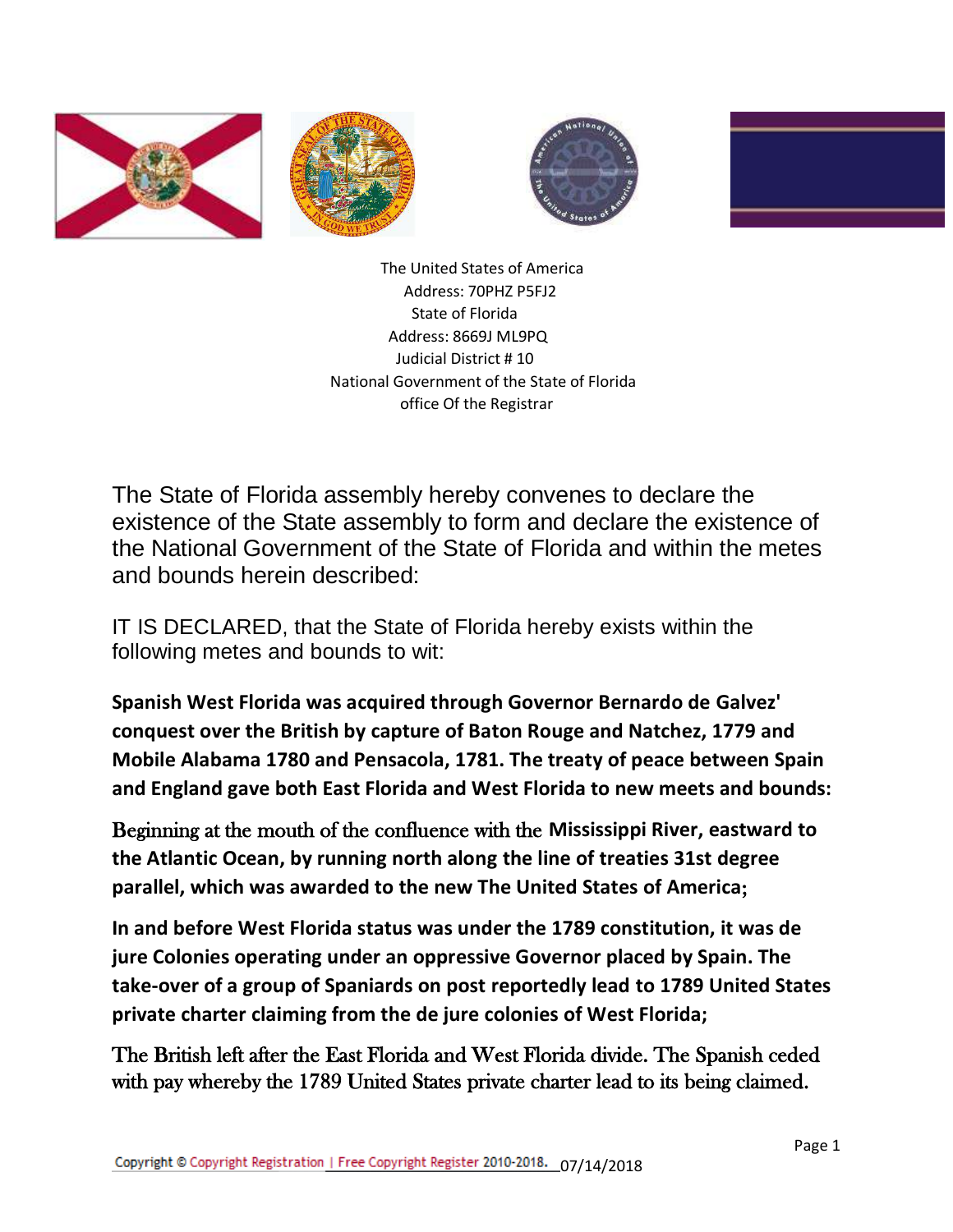These things effectively removed all types of Metes and Bounds to the West Florida water-line of the State of Florida and removed all types of Metes and Bounds to the East Florida water-line.

The old metes and bounds with the Perdido River are now moved to the confluence with the Mississippi River, whereby all types of metes and bounds have been moved to the East Florida water-line.

The East Florida and West Florida became Florida, and the waterline to the sea is the metes and bounds, to include the waterline along the southern shore incorporating the southern Islands reaching the Dry Tortuga.

This includes reaching Fort Jefferson, a six-sided fort, before the civil war, which was built by slaves finishing in 1847 and occupied during the war by Union troops. This includes the Straits of Florida and The Florida reefs and the Marguesas Keys, and westerly then due south 3 leagues from Loggerhead Key, which is confluent to the Gulf Stream.

AS IT IS DECLARED, that the State of Florida shall exist within the metes and bounds and seaward boundaries of The United States of America as surveyed and established within the Articles of Confederation, as amended the fifth of August two thousand and fifteen, and

AS IT IS DECLARED, that the official mailing location of the State of Florida shall be Natural Area Code: 8669J ML9PQ, latitude and longitude 27.66483,- 81.51576, and

AS IT IS DECLARED, that the State of Florida shall be a perpetual member of the original Union of the year seventeen hundred and seventy-four as amended the fifteenth of May, two thousand and seventeen for the purpose that the State of Florida and the Nationals thereof shall not be land locked wherein the metes and bounds and seaward boundaries of The United States of America shall be a part of the National boundaries of the State of Florida, and

FURTHER DECLARED, that the State of Florida adopts the American National Union of The United States of America constitution, by-laws, rules of order and as declared to be under the original Union under the Articles of Association 1774, and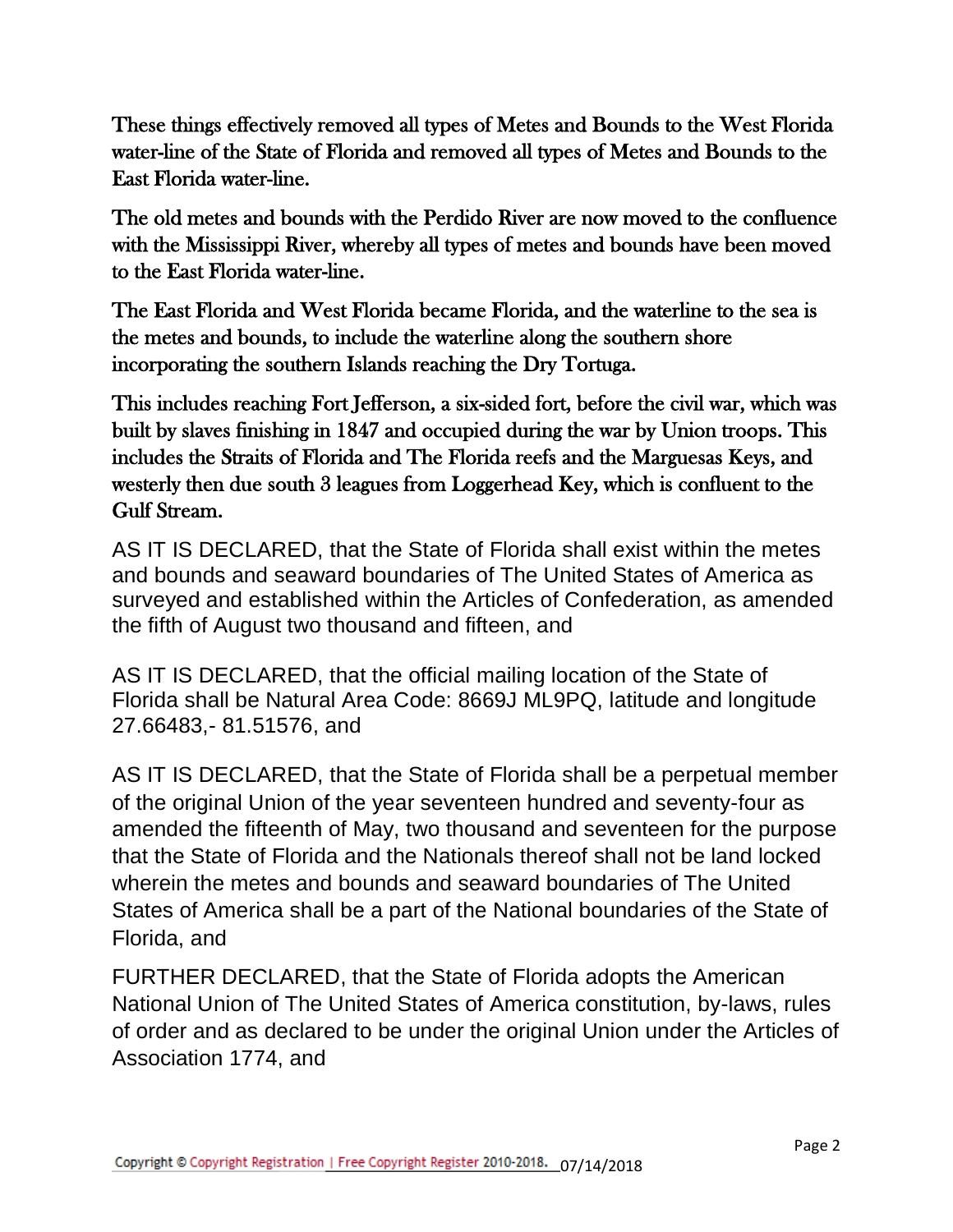IT IS FURTHER DECLARED, that the State of Florida adopt the Charter of the American Continent and herein attached the Instrument Model of Ratification, and

IT IS FURTHER DECLARED, that the State of Florida shall adopt the seal of the State of Florida



IT IS FURTHER DECLARED, that the State of Florida shall adopt the following social compact agreement and open for further signatures for any documented Declared Residents and American Nationals, and

#### **Bilateral Social Compact Agreement by and between the people for The United States of America**

# **Preamble**

**The people agree that the great and essential principles of liberty and freedom are recognized and established within The United States of America, the essential rights and Liberty for the people within the metes and bounds and seaward boundaries of The United States of America within their respective States of the Union are hereby accepted and acknowledged with this Bilateral Social Compact Agreement in and for a republic form of Government within separate spheres in perpetual Union, and**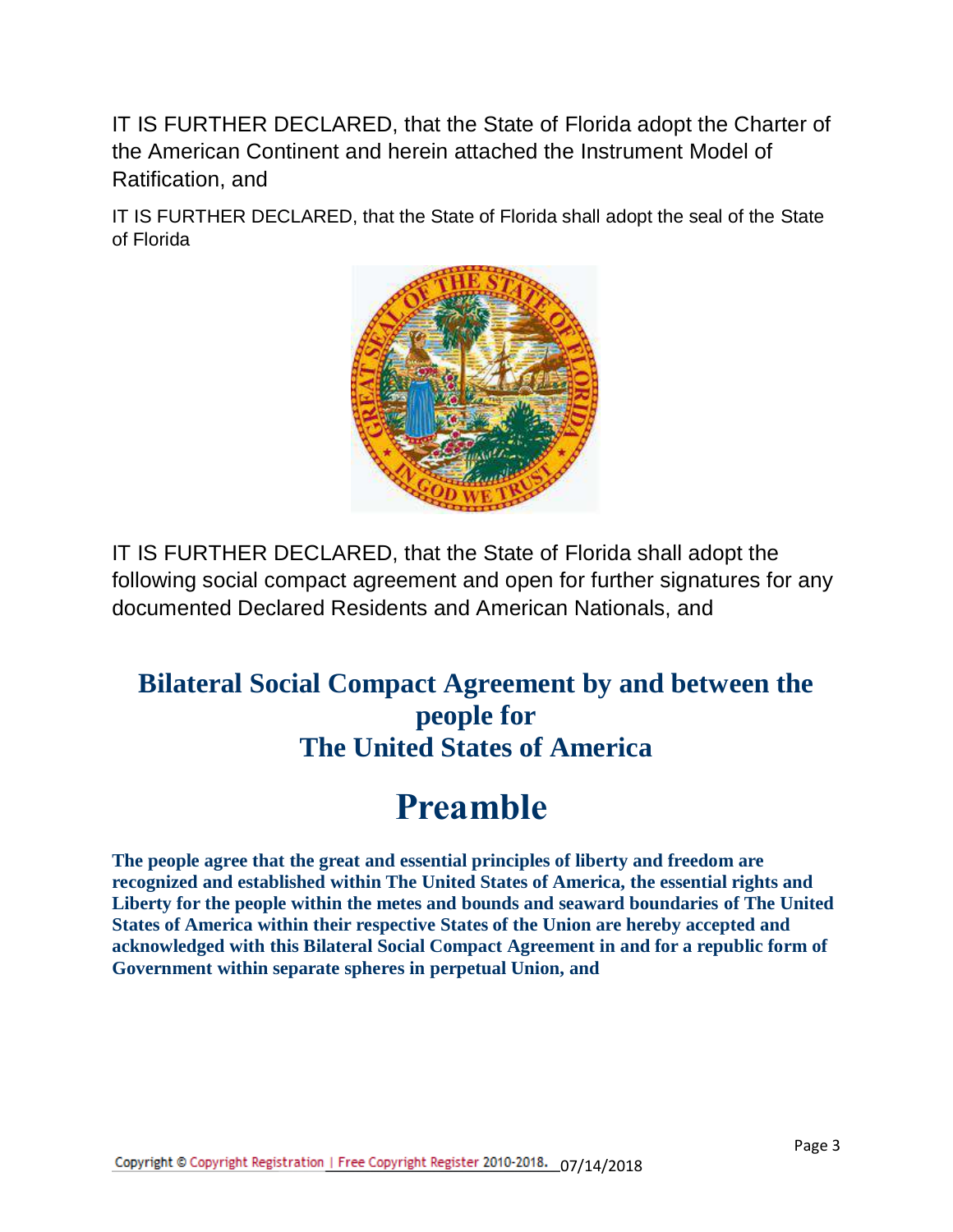**The people agree that all people for The United States of America, when they form a social compact, are equal; and have certain inherent and indefeasible immunities from other Independent States of the Union, among which are those of enjoying and defending life and liberty; of acquiring, possessing, and protecting property and reputation; and of pursuing their own happiness; and**

#### **Article 2**

**The people agree that all political power is inherent in the people for The United States of America, and all republics are founded on the authority of the people, and established for the benefit and general welfare of the people that formed said republic; and, therefore, the people have, at all times, an unalienable and indefeasible right to alter or abolish Government, in such manner as may be deemed expedient; and**

#### **Article 3**

**The people agree that all people have a natural and unalienable right to worship in accordance to their own conscience and according to the dictates of their own conscience; and that no preference shall ever be given by law to any religious establishment, or mode of worship in any republic form of Government within the States of the Union of The United States of America; and**

#### **Article 4**

**The people agree that all elections shall be free and equal within each body politic formed as derived from this Bilateral Social Compact Agreement; and that no property qualification is required for eligibility to office, or for the right of suffrage shall not be required within the republic form of Government within the States of the Union within The United States of America; and**

## **Article 5**

**The people agree that as signatories of this Bilateral Social Compact Agreement may freely speak, write, and publish sentiments on all subjects, being responsible for the abuse of that liberty; and no law shall ever be passed to curtail, abridge, or restrain the liberty of speech or of the press; and**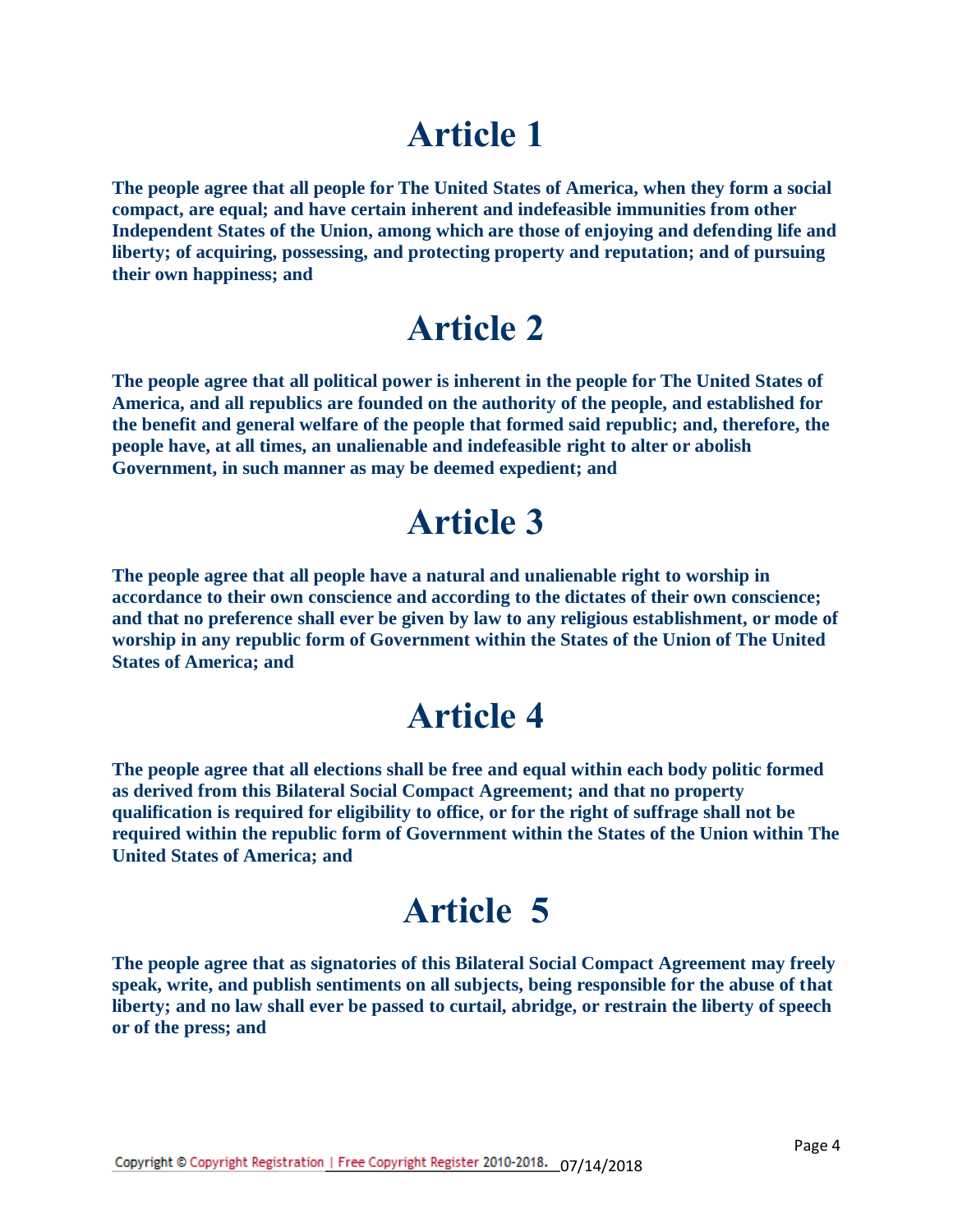**The people agree that the right of trial by jury of their peers in the same jurisdiction and venue shall forever remain inviolate regardless of separate spheres; and**

## **Article 7**

**The people agree that the people shall be secure in their persons, dwellings, papers, and possessions from unreasonable seizures and searches; and that no warrant to search any place, or to seize any thing, shall issue without inscribing the place to be searched, and the person and thing to be seized, as nearly as may be, nor without probable cause, supported by oath or affirmation filed in the proper venue by the accuser; and**

#### **Article 8**

**The people agree that no person, regardless of status shall be taken, imprisoned, or deseized of freehold, liberties, outlawed, exiled, or in any manner destroyed or deprived of life, liberty, or property, but by the law written within the States statutes as derived from this Bilateral Social Compact Agreement; and**

#### **Article 9**

**The people agree that Government shall be open for an injury done to persons, to property, goods, or reputation, and shall have remedy by due process of law; and right and justice administered without sale, denial, or delay; and**

## **Article 10**

**The people agree that in all criminal prosecutions, the accused hath a right to be heard with or without friend in counsel, or both; to demand the nature and cause of the accusation; to be confronted with the witnesses; to have compulsory process for obtaining witnesses in favor of the accused; and in all prosecutions by indictment or presentment formed by a Judicial Branch within this Bilateral Social Compact Agreement, a speedy and public trial, by an impartial jury of peers in accordance with Article 6, where the crime was committed; and shall not be compelled to give evidence against themselves; and**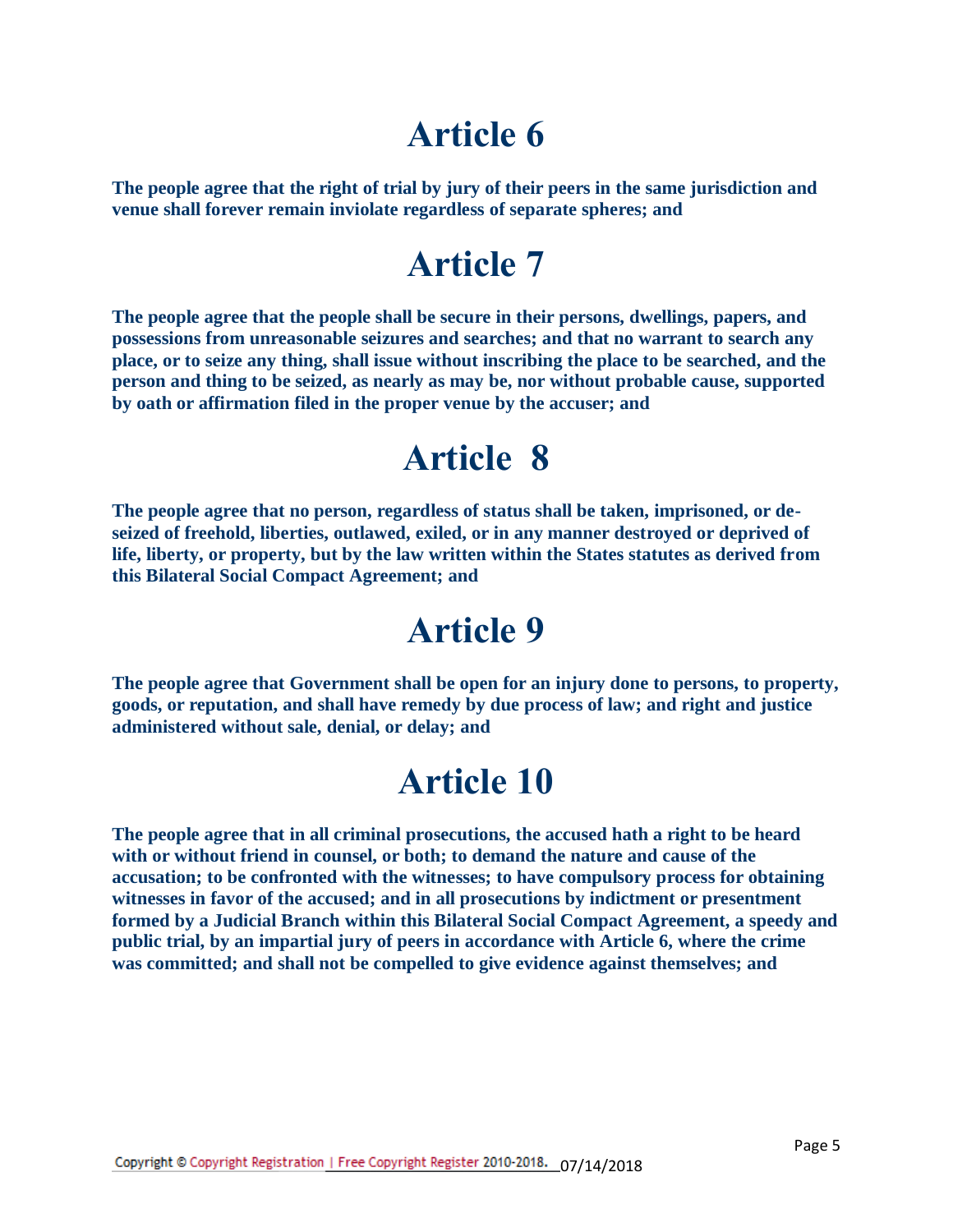**The people agree that all accused shall be bail able, where the proof is evident, or the presumption is strong; and the privilege of habeas corpus shall not be suspended, unless when, in case of rebellion or invasion, the public safety may require it, decided by the constituted authority as derived from this Bilateral Social Compact Agreement within each of the States of the Union respectively; and**

## **Article 12**

**The people agree that excessive bail shall in no case be required; nor shall excessive fines be imposed; nor shall cruel or unusual punishments be inflicted, nor the redemption of the Bond shall be required unless actual damage or injury has been proven in fact; and**

#### **Article 13**

**The people agree that no person shall, for the same offense, be twice put in jeopardy of dissolution or accusation; and**

#### **Article 14**

**The people agree that private property shall not be taken or applied to public use, unless just compensation be offered and accepted; and**

## **Article 15**

**The people agree that in all indictments of agreement, the truth may be given in evidence; and if it shall appear to the Great jury that the evidence is true, and published with good motives and for justifiable ends, the truth shall be a justification; and the Great jury shall be the judges of the law and facts; and**

## **Article 16**

**The people agree that no person shall be put to answer any criminal charge, but by presentment, indictment, or impeachment hereby established by the constituted authority as derived from this Bilateral Social Compact Agreement within each of the States of the Union respectively; and**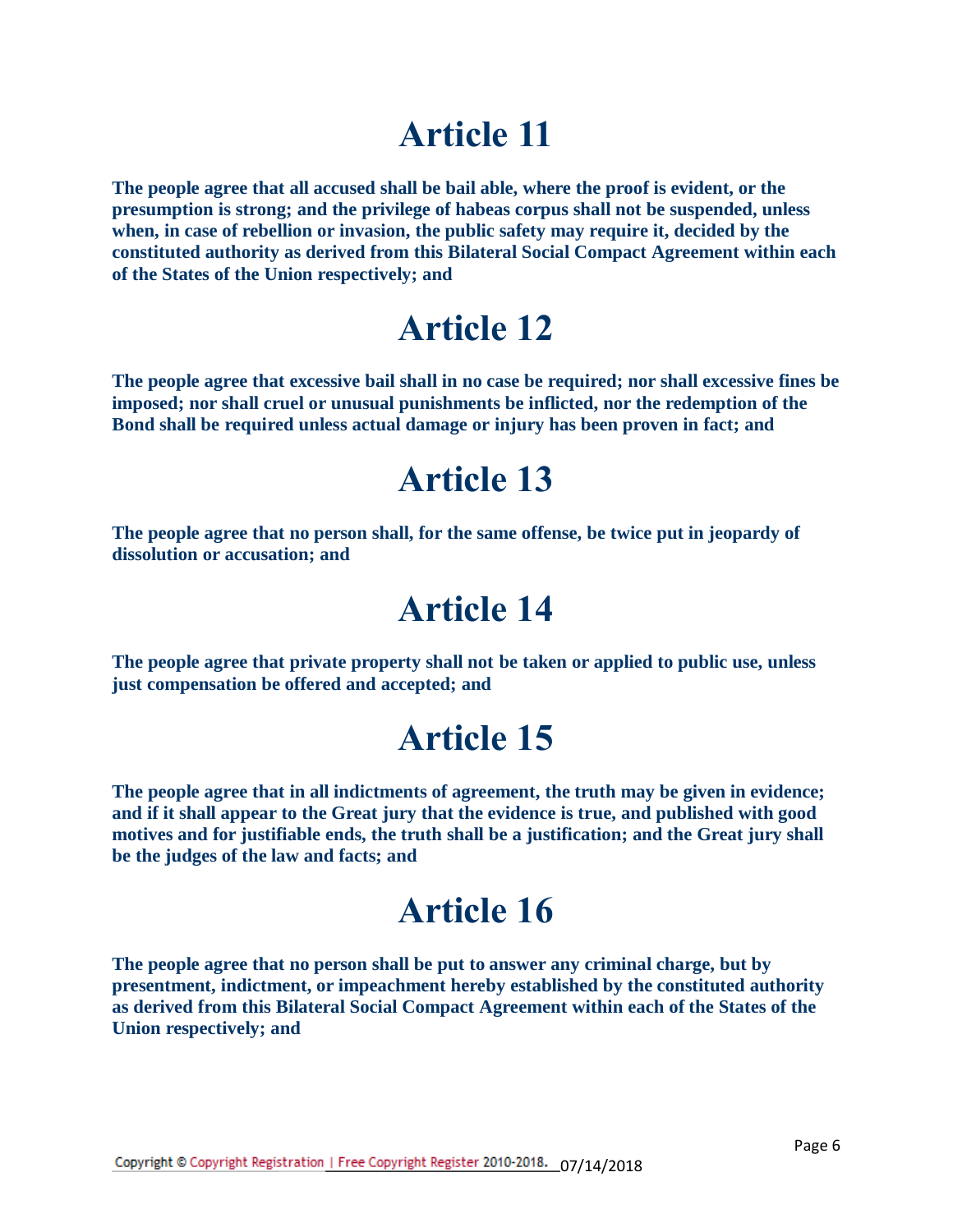**The people agree that no conviction shall work corruption of blood, or forfeiture of estate; and**

## **Article 18**

**The people agree that retrospective laws, punishing acts committed before the existence of such laws, and by them only declared penal, or criminal, are oppressive, unjust, and incompatible with liberty; wherefore, no ex post facto law shall ever be made by any body politic within The United States of America; and**

## **Article 19**

**The people agree that no law impairing the obligation of contracts shall ever be passed nor shall any law be made to violate this Bilateral Social Compact Agreement; and**

## **Article 20**

**The people agree and have always been with the right, in a peaceable manner, to assemble together to consult for the general welfare, and pass laws in their assemblies to meet the requirements of consultation and collaboration for the general welfare of the people that are signatories of this Bilateral Social Compact Agreement; and**

#### **Article 21**

**The people agree that within this Bilateral Social Compact Agreement are with the unalienable right to keep and to bear arms, for common defense against enemies foreign and domestic; and**

#### **Article 22**

**The people agree that monopolies are contrary to the genius of a republic form of Government and are forbidden, and**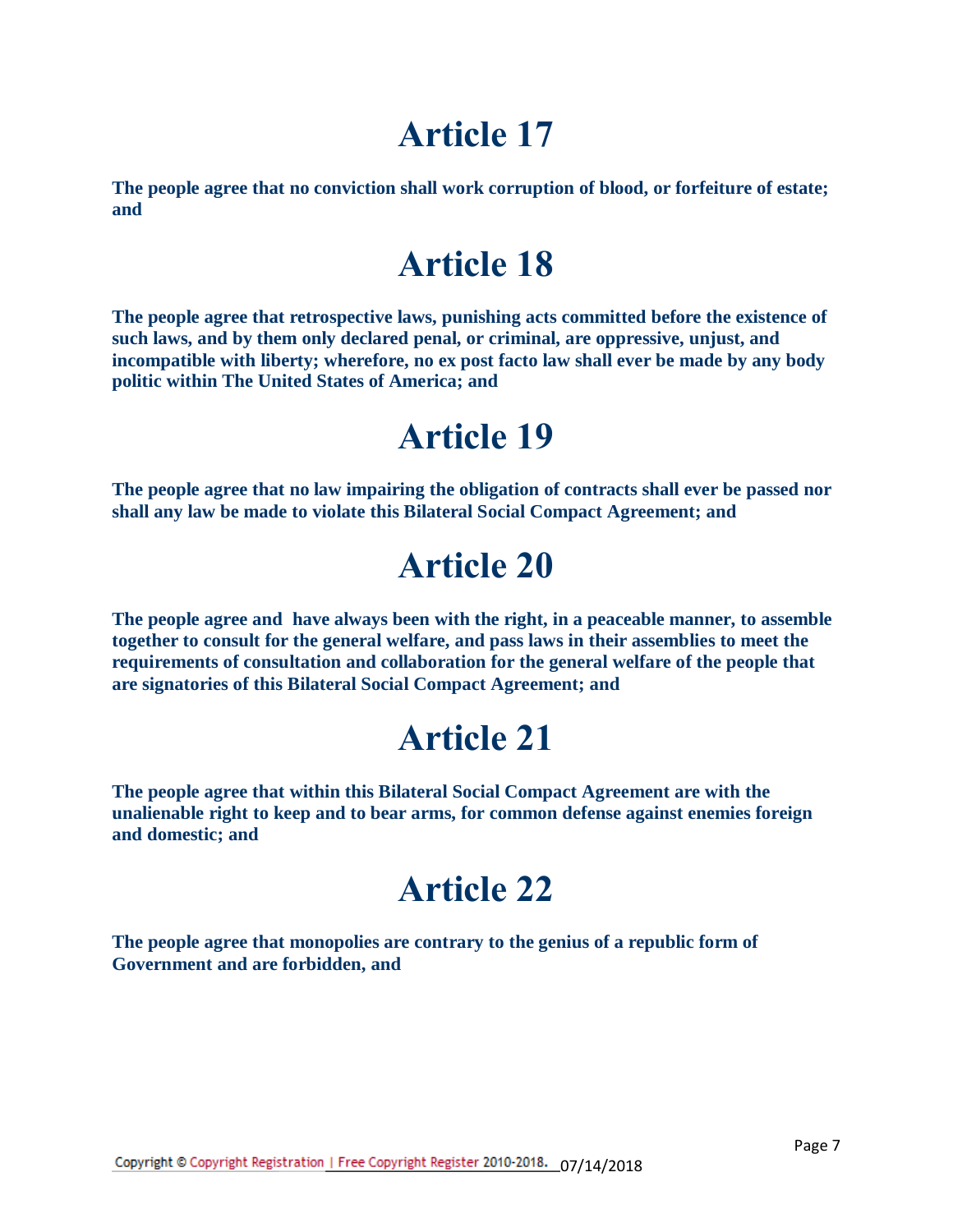**The people agree that all offices held within the constituted authority derived from this Bilateral Social Compact Agreement shall be required to impose term limits on those elected to hold office; and**

## **Article 24**

**The people agree that no hereditary emoluments, privileges, or honors, shall ever be granted or conferred in a republic form of Government; and**

## **Article 25**

**The people agree that frequent recurrence to fundamental principles is absolutely necessary to preserve the blessings of liberty; and**

## **Article 26**

**The people agree that all signatories to this Bilateral Social Compact Agreement shall enjoy the full benefits of all of the Articles written within the Universal Declaration of Human Rights and reserve the right to examine and interpret each aforementioned Article within the fully constituted Judicial Branch as derived from this Bilateral Social Compact Agreement and bound to those determinations; and**

## **Article 27**

**The people agree that to guard against transgressions upon the rights of the people declare that everything in this Bilateral Social Compact Agreement is accepted out of the general powers of Government, and shall forever remain inviolate; and that all laws contrary thereto, or to the aforementioned provisions thereof, shall be void; and**

**Definitions:**

**1: Person means: Declared Residents, and affirmed American Nationals within the States of the Union within The United States of America.**

**2: The people means: DECLARED RESIDENT and affirmed American National within the States of the Union within the metes and bounds and seaward boundaries of The United States of America** 

#### **Ordained and Established**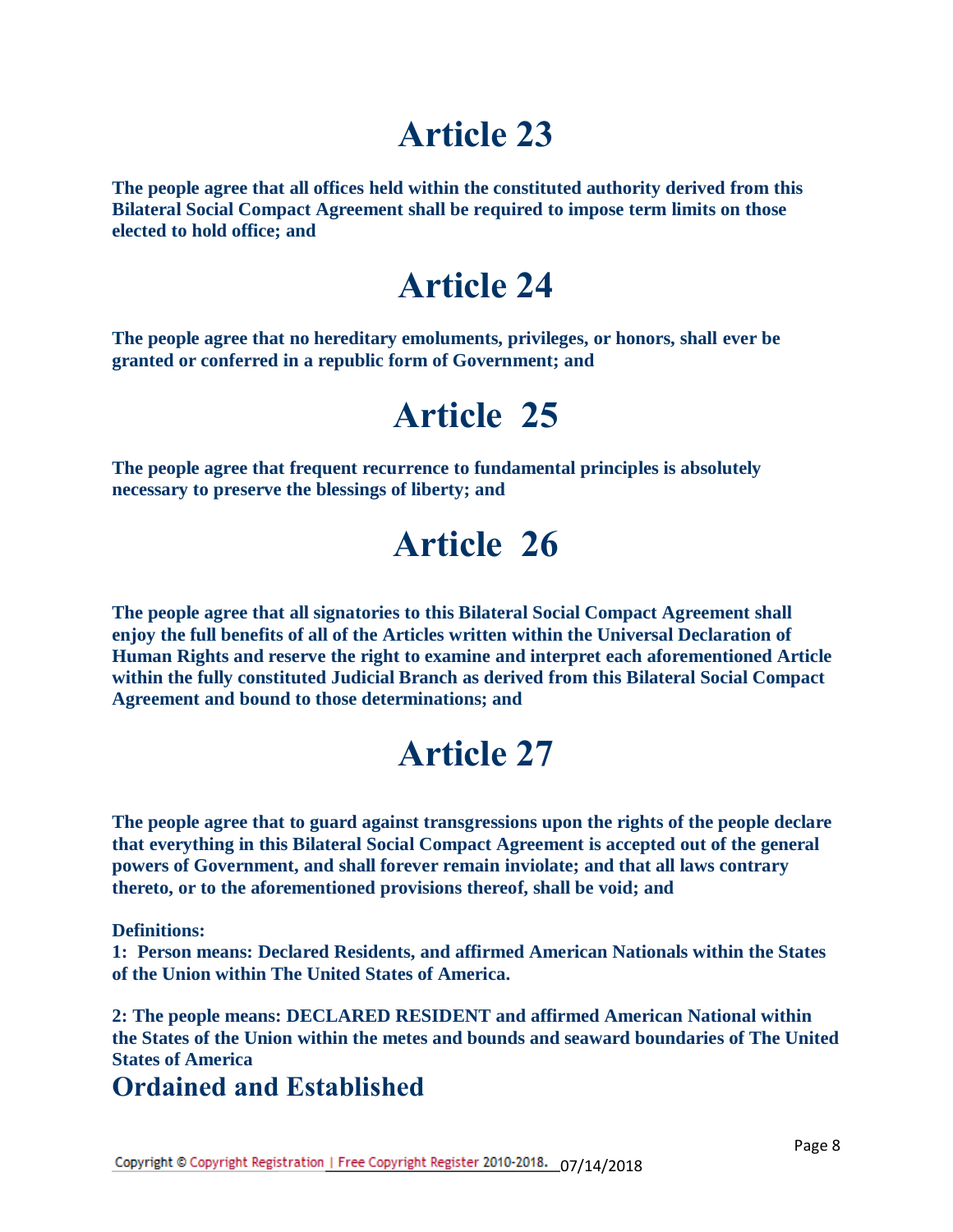THIS DAY July  $14^{\text{th}}$  2018



Bryan Glenn Parker Johnny Edward Rowe



Mark Schmidter